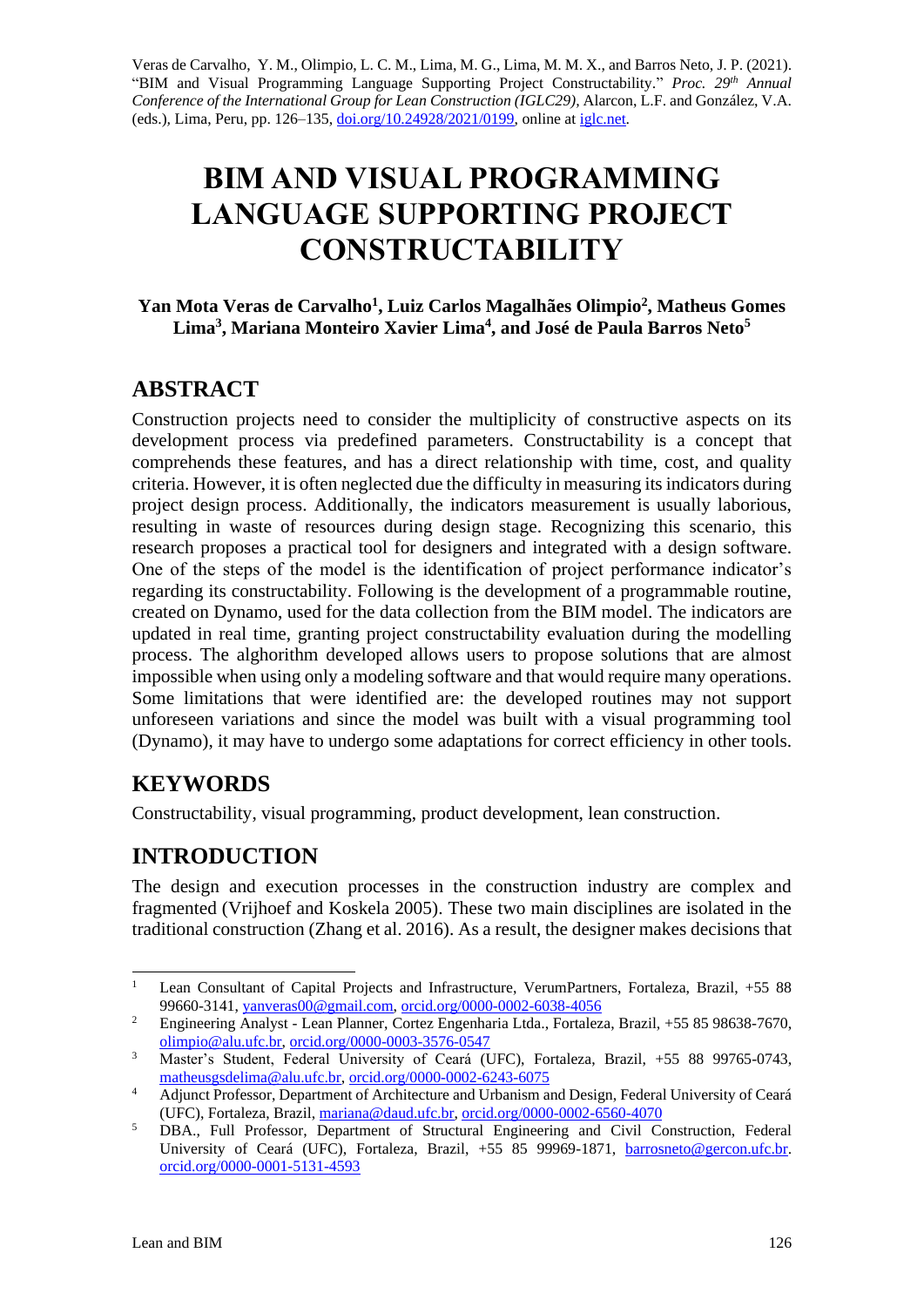directly impact on variables not previously covered, such as constructability, durability and client suitability whose consequences are suboptimal solutions and a great number of design and construction rework. (Alarcón and Mardones 1998).

Furthermore, the consideration of the constructive aspects in the design stage delivers significant benefits to cost, time, quality and safety in the quality of the construction process. In this context, emerges the importance of indicators. They are quantifiable representation of these aspects, giving support to the decision-making (Lantelme, 1994).

There are proposals and recommendations to quantify the efficiency of the design stage (Mascaro, 1985). However, evaluating projects in a quantitative way requires effort and time. The construction project simulation in a virtual environment by the combination of Building Information Modeling (BIM) and constructability concepts contributes to accomplish objectives in terms of time, cost and quality (Nascimento et al. 2017).

The use of BIM in the design process facilitates the development of automated verification of real-time model information and trade-offs can be more easily assessed, such as energy, functionality, aesthetics, and constructability through a fast and reliable process of using parameters and spatial relations between elements (Zhang et al. 2016). In this way, it is possible to predict the performance of the construction and assist decision making in the design phase. These processes can be transformed into programmable routines, allowing the evaluation of alternatives and project indicators (Nembrini, Samberger and Labelle, 2014). Currently, computational advancements, both at software and hardware levels, have enabled access to tools that automate the collection and processing of data for design evaluation (Lima, 2016).

Visual Programming Languages (VPL) are formal languages, based on images, defined by graphic objects consisting of nodes and connections (Singer and Borrmann, 2015). The VPLs are easily interpreted and understood because they comprise a visual logical arrangement, without the need of advanced knowledge in a given textual language. In the context of BIM, VPLs have become progressively important in dealing with geometric modelling processes (Kensek, 2015), thus, automating the information collection of a BIM model and the calculation of these indicators.

In the search for understanding constructive factors on contruction, organizations and scholars have discussed its concept. For CIRIA (1983) the constructability would be the dimension in which the design of a building supports the facility of construction, considering requirements of the concluded building. The meaning involves the integration of knowledge and constructive experience during the conception, planning, design and execution phases of the construction, aiming at simplifying the constructive operations through the awareness of the constructive technology to be adopted in the project (Mydin et al., 2011).

The goal of constructability is to improve the efficiency of construction processes by developing designs that consider execution aspects (Hon, Gairns, and Wilson, 1988). It benefits the cost, productivity and quality of the work (Dantas Filho, Angelim, Guedes, Silveira and Barros Neto, 2016). This is achieved by the increase of productivity, reduction of rework, intensive work, and satisfaction of stakeholders hence the constructive rationalization by improving construction process (Anquino and Melhado, 2002).

This procedure can be done by changing attributes in any of the designs, as in a structural design, for instance, which can promote a layout solution that results in less congestion in execution with higher tolerances and lower armour densities (Mydin et al., 2011). The degree of project simplification; the extent of the standardization adopted in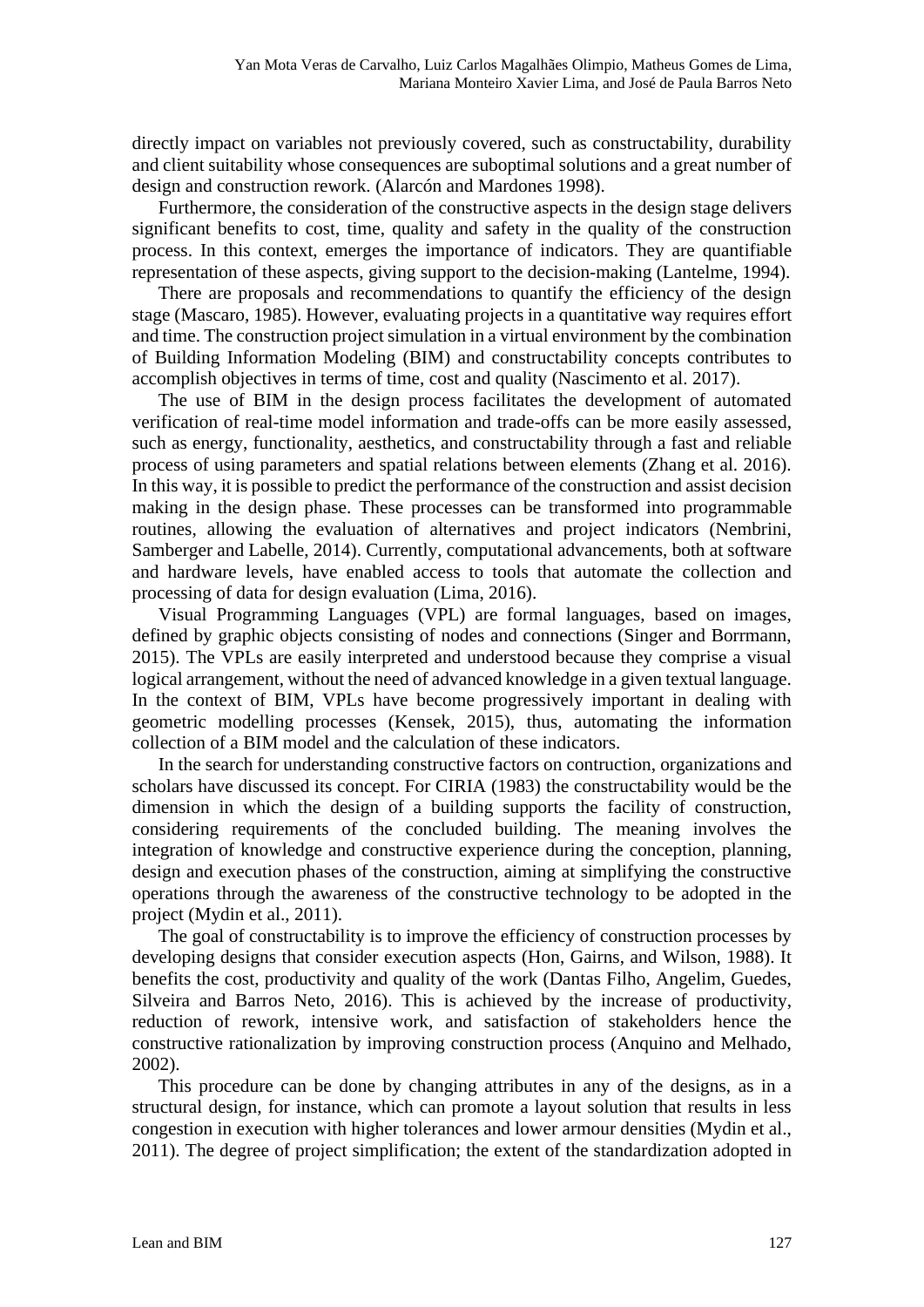the company; the executive sequence and interdependence between activities; accessibility to workspaces; and communication between project and work are some factors that can influence the constructability (Oliveira, Lantelme and Formoso, 1995).

Performance measurement systems are especially important in the construction industry (Bassioni., 2004). The first step starts with the selection of indicators. Indicators may have the role of clarify the performance of an organization, act in the control of a process, set goals, and act on motivating workers (Folan and Browne, 2005). Indicators are widely used in the measurement construction productivity, which is directly related to the constructive aspects of the projects. Being design-based, it is appropriate that the measurement of construction performance be concentrated in the design performances (Pekuri et al., 2011).

Spatial information is required for constructability analysis, where complex computations are obtained with the use of easily extracted data from the BIM model (Khemlani, 2004). Therefore, the BIM model facilitates design tests and activity sequencing to achieve better constructability (Zhang et al., 2016). However, the BIM design tools currently available do not provide model verifications tools. To solve this problem, an application can be developed ont this plataform, providing ease for a designer to validate this model according to the target rules (Zhang et al., 2013).

Model checkers based on automated rules include Revit, Navisworks, Solibri Model Checker (SMC), Express Data Manager (EDM) and FORNAX (Uhm et al., 2015). In these approaches the rules are implemented by software developers as procedural code embedded in the building code verification system (Eastman et al., 2009). The development of checking systems based on VPL is an approach that is being frequently used. Myers (1990), based on a survey of 50 visual programming languages, showed that a more visual style of programming can be easier to understand for non-programmers or novice programmers (Architects and Engineers normally fit into these categories).

In the context of BIM, VPLs have become progressively important to deal with geometric modeling processes, and several authors have researched the use of some type of VPL at some stage of their rule checking process. Ji and Leite (2018) applied VPL for checking crane plans and updating models. Khan et al. (2019) proposed a set of rule based alghoritms to asses excavation safety and generate protections. Ghannad et al (2019) uses VPL to propose a modularized structure for check BIM models compliance. Preidel and Borrmann (2016) introduce the Visual Code Checking Language (VCCL), which uses a graphical notation in order to represent the rules of a code.

This research proposes a tool that uses Visual Programming Language to create routines that extract data to calculate constructability metrics and evaluate building projects before the execution phase.

# **METHODOLOGY**

The development of the project's constructability assessment tool was performed in five stages, presented in Figure 1. The first two stages of the model, that consists in the problem state and the literature review was presented in the introduction of this paper. The next three stages are described in the next sections.



Figure 1: Model Stages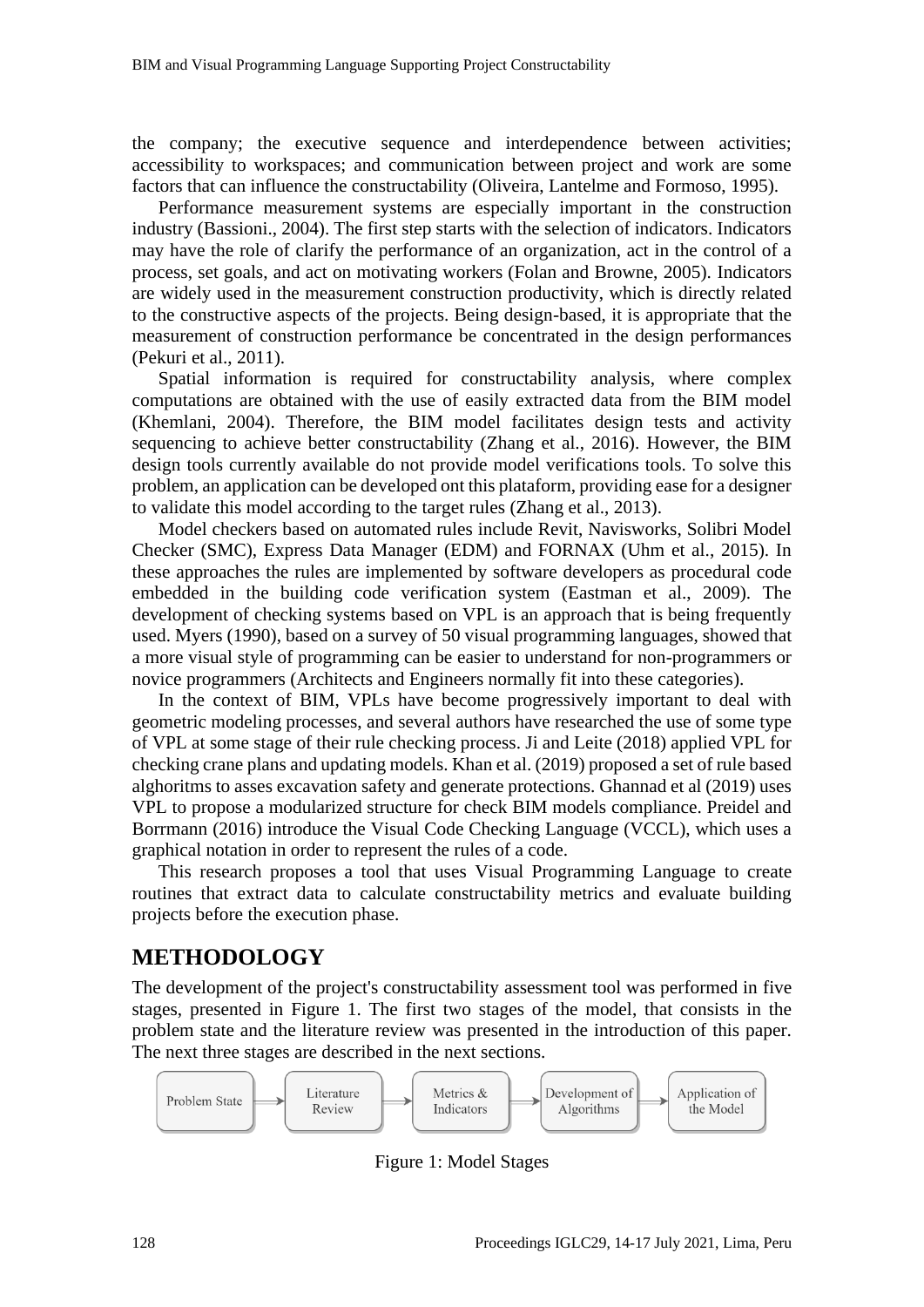## **METRICS AND INDICATORS**

Starting from a broad search in the literature, a group of indicators which show relation with the principles of constructability were selected. The set of metrics represents the standardization of the project, the simplification of the parties, the interdependence between activities, and ease of access. As the indicators meet more than one of these principles, the categorization was performed by the system they comprise. The next step was the filtering processes, which take into account the projects' capability to use quantitative data that can be automated with the information available and its geometric elements information.

#### **DEVELOPMENT OF ALGORITHM**

A frame that allowed the automation of calculations using the model data was developed with the Autodesk® Revit (2020) and its interface with Dynamo (2.3). The choice of Autodesk® Revit was based on the researchers' familiarity and due Dynamo is the most frequent solution for this software. Next, a parametric approach analysis was established. That was done by prioritizing the evaluation of the parameters and information present in the elements of the model.

This approach leaded to a wider analysis since it demands lower computational cost. In order to make the calculation script as simple as possible, its main tasks were to read the model to collect data, then manipulate and use it to calculate the metrics and a compilation process into a worksheet, where the results were graphically displayed.

The final algorithm was implemented in the Dynamo Player, an interface within the Revit that allows the use of scripts without requiring VPL knowledge. This makes the proposed tool accessible to all types of users. It also allows calculations to be performed iteratively with user modifications, which can instantly assess the impact of changes.

### **APPLICATION OF THE MODEL**

The projects that were analyzed have different geometric characteristics, and necessary information for the calculation of the indicators in key families and elements, justifying its selection. The first project (Figure 2) was a residential high standard building of a single tower with two garage floors, 15 typical floors and 1 roof. It has three apartments per floor, with approximately 90 m² each. The second project analyzed (Figure 3) had two towers with 22 floors each and 4 apartments per floor. Only one of the towers was selected, having apartments with 95m².



Figure 2: Project 1 Floor Plant Figure 3: Project 2 Floor Plant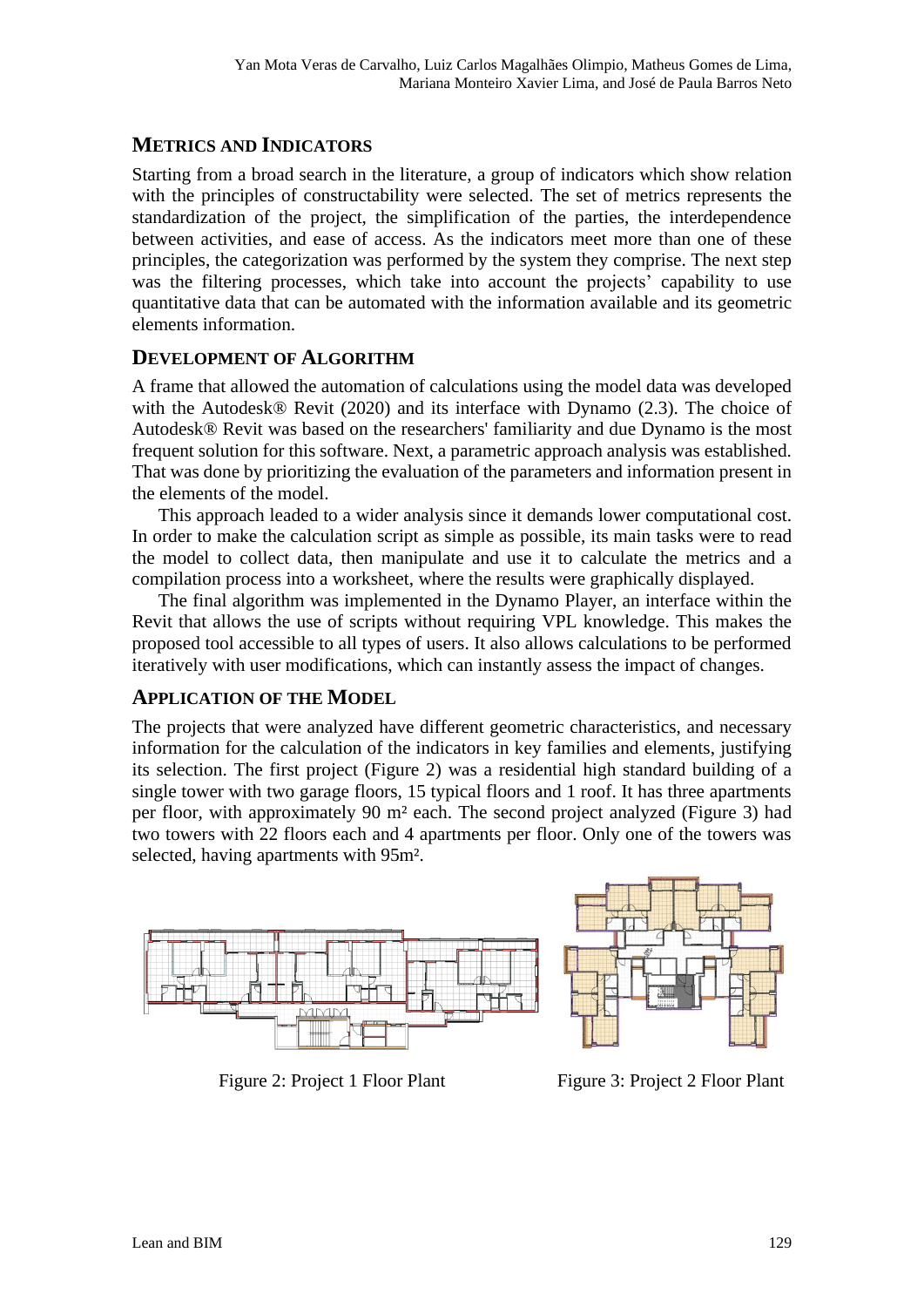# **RESULTS**

## **METRICS**

The selection of metrics resulted in 11 items that support the measurement of the constructability of the project. These are presented in Table 1.

Table 1: Selected Constructability Metrics

|                      | Name/Reference<br><b>Equation</b>                                            |                                                                                                                          |                                                                             | <b>Description</b>                                                                                                                                                                                    |  |  |  |  |  |  |  |
|----------------------|------------------------------------------------------------------------------|--------------------------------------------------------------------------------------------------------------------------|-----------------------------------------------------------------------------|-------------------------------------------------------------------------------------------------------------------------------------------------------------------------------------------------------|--|--|--|--|--|--|--|
| <b>ARCHITECTURAL</b> |                                                                              |                                                                                                                          |                                                                             |                                                                                                                                                                                                       |  |  |  |  |  |  |  |
| 1                    | Compactness Index<br>Lantelme (1994)<br>Mascaró (2010)                       | $CI = 2 * \frac{\sqrt{\pi * \text{Farea}}}{Fp}$                                                                          | Farea:floor area<br>Fp: floor perimeter                                     | It represents the inverse relation of the geometric<br>complexity of the perimeter of the pavement. The further<br>from a square (0.84), the lower the index, and the lower<br>the constructability   |  |  |  |  |  |  |  |
| $\boldsymbol{2}$     | Wet Area Index<br>Oliveira, Lantelme<br>and Formoso (1995)<br>Narloch (2015) | $WAI = Wa/Farea$                                                                                                         | Wa:wet Area                                                                 | Wet areas require more services due to waterproofing,<br>testing and use of ceramics in masonry.                                                                                                      |  |  |  |  |  |  |  |
| 3                    | <b>Wall Density</b><br>Oliveira, Lantelme<br>and Formoso (1995)              | $WD = Farea/Wha$                                                                                                         | Wha: wall<br>horizontal projection<br>area                                  | The purpose of this metric is to verify the degree of<br>optimization of the floor subdivisions                                                                                                       |  |  |  |  |  |  |  |
| 4                    | Facade Index<br>Oliveira, Lantelme<br>and Formoso (1995)<br>Narloch (2015)   | $FI = Farea/Fcarea$                                                                                                      | Fcarea: Facade<br>area of the typical<br>floor                              | The vertical planes of the facades are more difficult and<br>expensive to build. The indicator reveals the proportion of<br>facades in relation to the typical floor plane of the<br>building.        |  |  |  |  |  |  |  |
| 5                    | <b>Frame Density</b><br>Oliveira, Lantelme e<br>Formoso (1995)               | $DE = Farea/Wvarea$                                                                                                      | Wvarea: vertical<br>walls area<br>Farea: Frames area<br>(doors and windows) | Windows and doors frames require more services and<br>increase constructive complexity                                                                                                                |  |  |  |  |  |  |  |
| 6                    | Frame Standard Index<br>Oliveira, Lantelme e<br>Formoso (1995)               | $FS = Dfr/Frq$                                                                                                           | Dfr: Dissimilar<br>frames<br>Frq: Frames<br>quantity                        | The greater diversity of frames affects the complexity of<br>the project, the purchase, the planning and the execution<br>operation.                                                                  |  |  |  |  |  |  |  |
| <b>STRUCTURAL</b>    |                                                                              |                                                                                                                          |                                                                             |                                                                                                                                                                                                       |  |  |  |  |  |  |  |
| 7                    | <b>Columns Density</b><br>Index<br>Jarkas (2010)                             | $CDi = Cpa/Cq$                                                                                                           | CPa: Columns<br>Projection Area<br>CAQ: Columns<br><b>Adjusted Quantity</b> | Columns restrict movement in the worksite and increase<br>foundation distribution.                                                                                                                    |  |  |  |  |  |  |  |
| 8                    | <b>Beams Density Index</b><br>Jarkas (2010)                                  | Se $Bl/Farea \leq 0.45$ (1) if<br>not $(2)$<br>$(1)BDi = Bl/(0.45*)$<br>Farea) or<br>$(2)BDi = 2 - Bl/(0.45*)$<br>Farea) | Bl: Beams Length<br>Farea: Floor Area                                       | This metric represents the efficiency of the project. The<br>lower this value, the smaller the complexity of shapes and<br>concreting services, also reducing interferences.                          |  |  |  |  |  |  |  |
| 9                    | Columns Standard<br>Index<br>Jarkas (2010)                                   | $CSi = DC/CQ$                                                                                                            | DC: Dissimilar<br>Columns<br>CQ: Columns<br>Quantity                        | This metric considers the complexity in the individuality<br>of structural types, through the ratio of different pillars in<br>their cross sections and the total number of pillars.                  |  |  |  |  |  |  |  |
| 10                   | <b>Beams Standard Index</b><br>Jarkas (2010)                                 | $BSi = DB/BO$                                                                                                            | DB: Dissimilar<br><b>Beams</b><br>BQ: Beams Quantity                        | This metric measures the complexity in the individuality<br>of structural types, through the ratio of quantities of<br>different beams in their cross sections and the total<br>number of beams.      |  |  |  |  |  |  |  |
| 11                   | Floor Standard Index<br>Jarkas (2010)                                        | $FSi = \frac{DF}{FO}$                                                                                                    | DF: Dissimilar<br><b>Floors</b><br>FQ: Floors Quantity                      | This metric calculates the complexity in the individuality<br>of structural types, through the relation of quantities of<br>different slabs in their cross sections and the total number<br>of slabs. |  |  |  |  |  |  |  |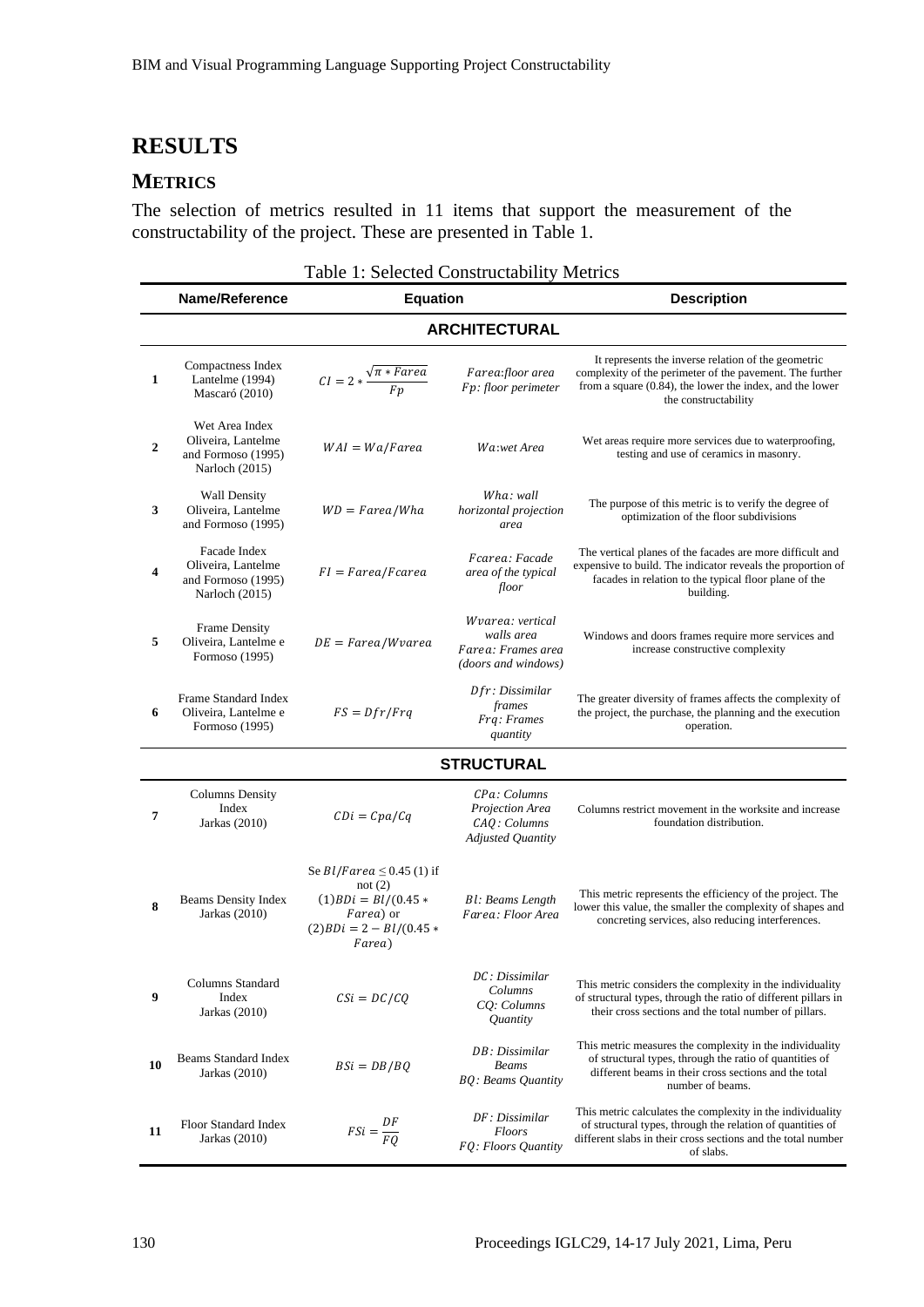## **SCRIPT STRATEGIES**

The structure developed results into a set of scripts (Figure 2), described next:

- *Parameter collection routine:* The node "Categories" is used to select the category of interest, and it feeds the node "All Elements of Category" that collects all the elements of the chosen category. It then source the "GetParameterValueByName" node which also needs the textual specification of the parameter to return a list of its values. This routine collects instance parameters, and if necessary it collects type parameters by the "ElementType" node applied first.
- *Filter script:* From the filtered list, it connects to a check node that returns a list of Booleans, along with the filtered list that feeds the "List.FilterByBoolMask" node which returns two new lists, one for the true and the other for the false tests.
- *Sum and Count Script:* The "Math.Sum" node receives a list of values and returns the cumulative sum. The "List.Count" node counts the number of values in a list.
- *Conditional Script:* The "If" node allows testing by condition, it needs to be fed with a test containing a boolean and the answers for a true and false function.
- *Calculation Script:* the implementation of specific equations through the "Code Block" node. It was used to calculate the indexes fed by the selected parameters.
- *Export Script:* The indexes values feeds the "List Create" node that binds them to a list, which is connected to the "Data.ExportExcel" node. To write the list to an Excel spreadsheet, it is necessary to supply the node with a row and column number, the name of the worksheet, the path of the file on the system, and a Boolean to allow the data to be overwritten. The program also allows to export via .csv file, implemented in the script.



Figure 4: Scripts on Dynamo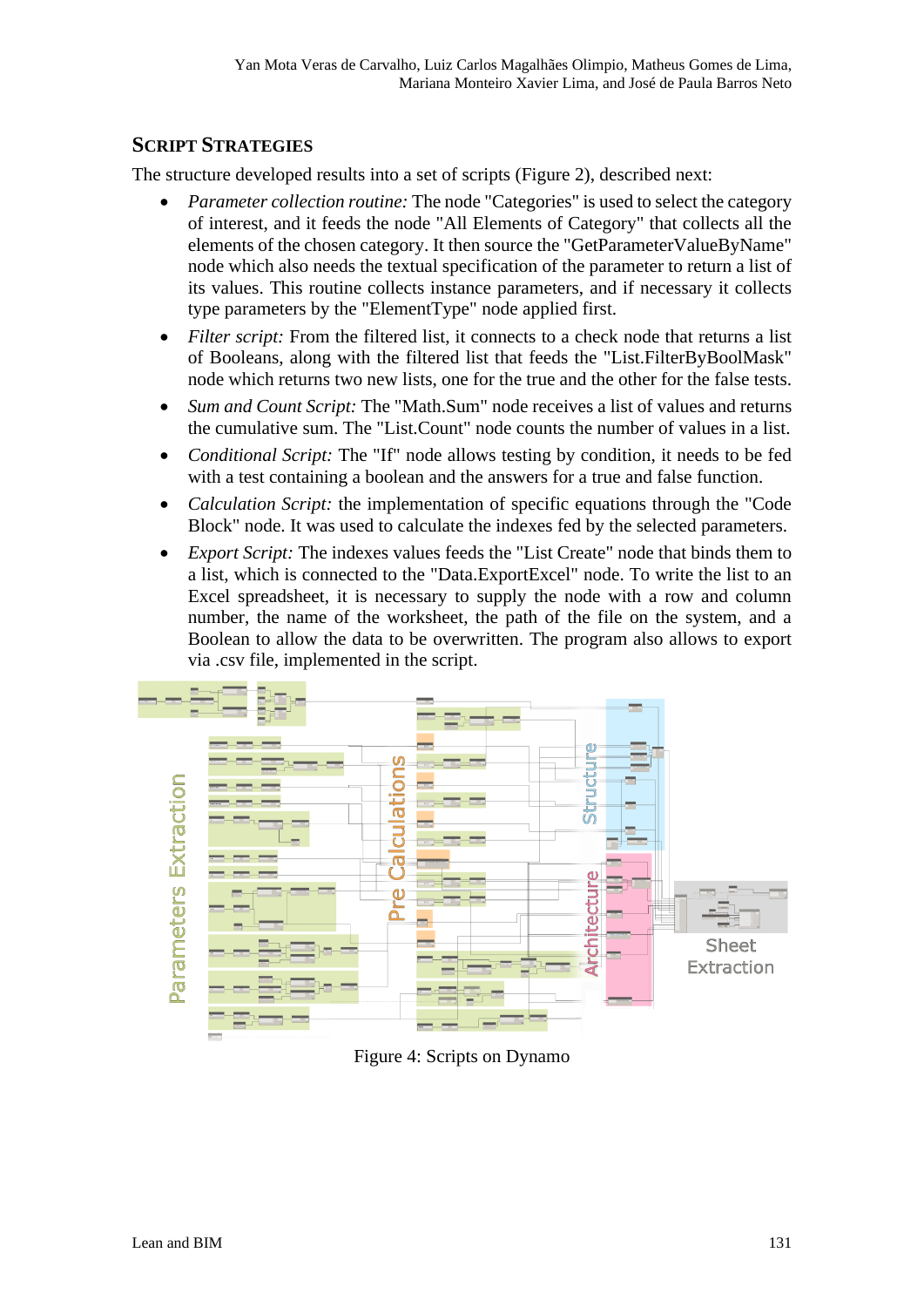#### **APPLICATION**

The application of the script presented in Figure 2 in the two projects resulted in the values of the constructability indexes found in Table 2. This table shows the direction in which the optimization takes place in the column named optimization. Then, when the arrow points upwards, it indicates that the higher the indicator for the project, the closer to the ideal this characteristic is. While when pointing downwards, it is closer to the ideal when the value is lower. Although the two projects present similar characteristics like the area, general dimensions and quality standard, the structural and architectural solutions are very particular, which could generate different constructability indicators.

By analyzing the solutions adopted in the design and the calculated metrics, it was possible to evaluate if the results match coherently with the logic of the equations proposed by authors in Table 1. Thus, the functionality of the script and its practicality was verified through automating the collection of information and calculations.

Starting from the first indicator, it was apparent that the first project Compactness Index, despite having a rectangular shape, has a higher value than the second project. This is because the second project has several recesses, obtaining a large perimeter. As presented by Mascaró (2010) both projects are far from the optimal value (0.84) that represents the shape of a square. This may adversely impact the cost and constructability of both projects, but factors such as constructive methods and builder experience should be taken into account.

The index of facades is related to compactness, and comprises the area of external walls on floor area. Thus, the first project has a proportionally smaller perimeter than the second, in turn, has more compartments, increasing the density of vertical planes. Both of these pieces of information were confirmed by a visual analysis of the models.

The wet area index of the first project was higher than the second. This is only due to the greater proportion of balconies in project 1. This index relates to the wet area, which implies services such as waterproofing, wich confered less constructability to project 1.

The indexes related to frames showed very different results. Project 1 has more frames per wall area, which decreases the constructability, but its frames vary less, which increases the constructability, compared to project 2. Therefore, the first project is better suited to the principle of standardization of design, while the second is better at simplifying the parts.

The structure indicators presented a considerable difference between the projects. Project 2 presented symmetry in the vertical direction and the structural solution adopted is more compact than that of project 1, which has no symmetry. In addition, the typology of the slabs of the projects were different: in the first, solid, and ribbed slabs in the second.

Considering the Structure, Project 2 presented good results in the Standard Indexes by having greater symmetry, reducing variations in the sections of the structural elements. The Density Indexes showed that the columns present less dissimilar values than the beams; this is due to the similarity of vertical loading. Project 1 has larger spans, adopting pre-stressed beams, which affected their structural indexes negatively. During the project design phase of Project 2, it could be assumed that the structure constructability was considered more important, while in Project 1 the shape of the building was more influential.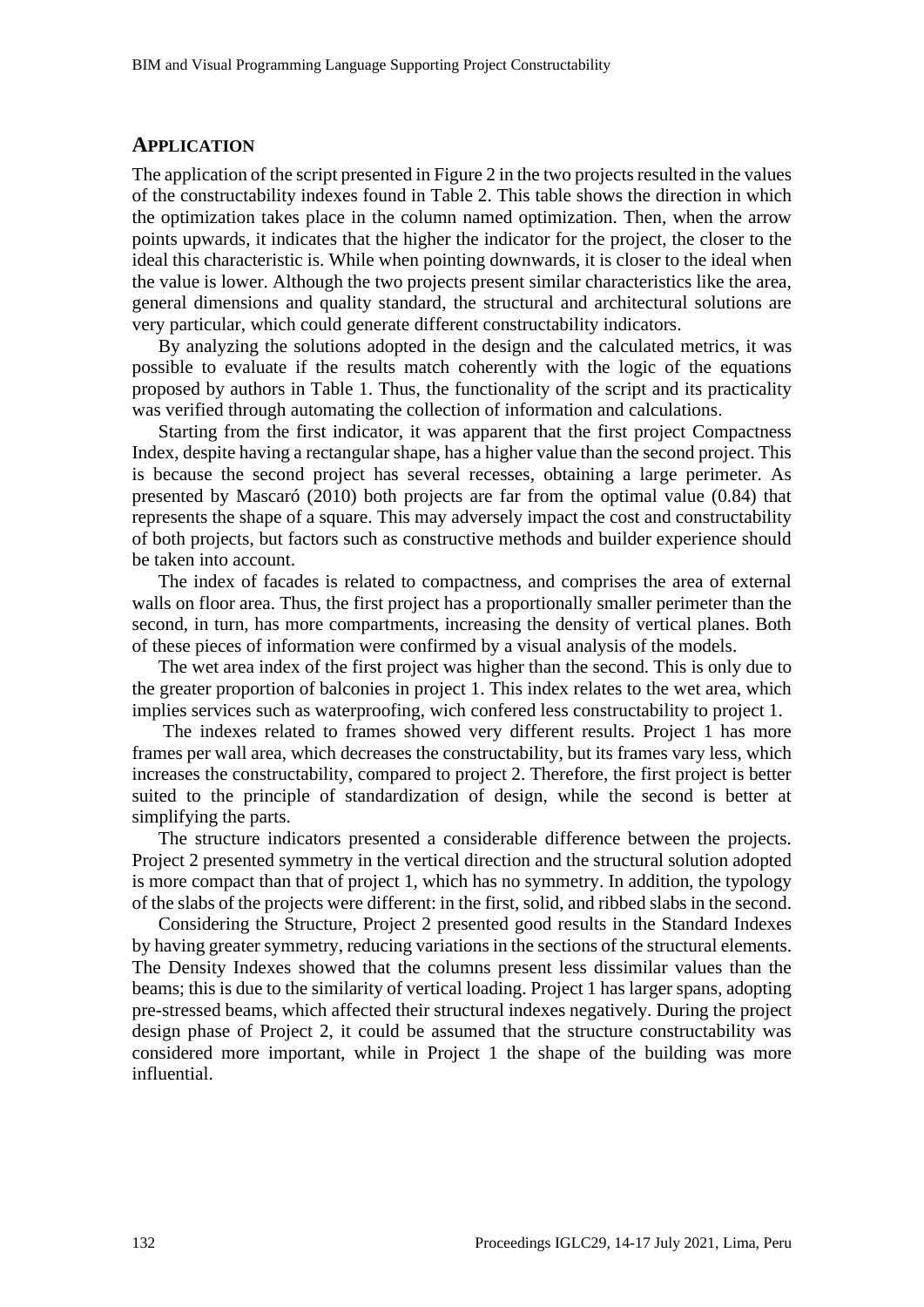| Table 2: Tool application results |                       |                     |           |           |                   |          |  |  |  |  |
|-----------------------------------|-----------------------|---------------------|-----------|-----------|-------------------|----------|--|--|--|--|
| N                                 | <b>Index</b>          | <b>Optimization</b> | Project 1 | Project 2 | <b>Difference</b> | $\%$     |  |  |  |  |
| <b>Architecture</b>               |                       |                     |           |           |                   |          |  |  |  |  |
|                                   | Compactness           |                     | 0,55      | 0,51      | 0,05              | 8,4%     |  |  |  |  |
| 2                                 | Wet Area              |                     | 0,22      | 0,14      | 0.08              | 36,8%    |  |  |  |  |
| 3                                 | <b>Wall Density</b>   |                     | 0.10      | 0,12      | $-0.01$           | $-14.3%$ |  |  |  |  |
| 4                                 | Facade Indicator      |                     | 1,02      | 1,10      | $-0.08$           | $-8.1\%$ |  |  |  |  |
| 5                                 | <b>Frame Density</b>  |                     | 0,20      | 0.15      | 0.05              | 25,8%    |  |  |  |  |
| 6                                 | Frame Standard        |                     | 0,26      | 0,18      | 0.09              | 33,3%    |  |  |  |  |
| <b>Structure</b>                  |                       |                     |           |           |                   |          |  |  |  |  |
|                                   | Columns Density       |                     | 0,30      | 0.23      | 0.07              | 23,0%    |  |  |  |  |
| 8                                 | <b>Beams Density</b>  |                     | 0.83      | 0.54      | 0.29              | 35,2%    |  |  |  |  |
| 9                                 | Columns Standard      |                     | 0.65      | 0,27      | 0,37              | 57,9%    |  |  |  |  |
| 10                                | Beams Standard        |                     | 0.29      | 0.13      | 0.16              | 55,5%    |  |  |  |  |
| 11                                | <b>Floor Standard</b> |                     | 0.29      | 0.15      | 0.14              | 47,5%    |  |  |  |  |

## **CONCLUSION**

As presented during the proposition, the collection and calculation procedures were performed with low effort, in a short period of time and the programming of the routine occurred in a fluid and fast way, proving the smoothness in its development. This feature allows users to propose solutions that are almost impossible when using only a modeling software and that would require many operations, without the ability to automate such processes. The interface warns of errors in the script, easing its construction, and promoting reliability to the execution.

It is verified that the designers must create the models considering the information necessary for the collection of data, following the standard to be adopted by the script. As an example, the area of wet floor was collected from the parameter of the floor with waterproofing, thus, for the extraction the models must have this information available in this parameter. It is recommended that designers promote the standardization of information allocation in models. Improving the programming, it is possible to develop flexible routines, with intelligent structures that identify in which parameters the desired information was allocated.

For this study, 11 indicators were chosen in scientific researches. These indicators have a relation with constructive aspects, in which the control of them should contribute to the improvement of the construction performance. However, the effects of the project constructability on the construction depend on several variables. It is advised that the designer should use a performance system incorporating this indicator, and promote the monitoring of the effects considering the criteria of the construction company, ensuring reliable results that take into account the specificities of the scenario. If properly validated, the construction company can create its own indicators that could be implemented in a script.

The proposal is shown as an easy-to-use tool for measuring indicators dynamically, assisting designers in project decisions due to the instant updating of values. The adoption of the tool in the construction should promote a necessary approximation between aspects of design and construction, reducing the communication deficiencies of these two disciplines, which generate executions with lower performances in terms of cost, time, quality and rework.

Some limitations were identified during the research. It is noteworthy the fact that the developed routines are governed by the initial definitions, and may not support unforeseen variations. The model was tested with a visual programming tool (Dynamo),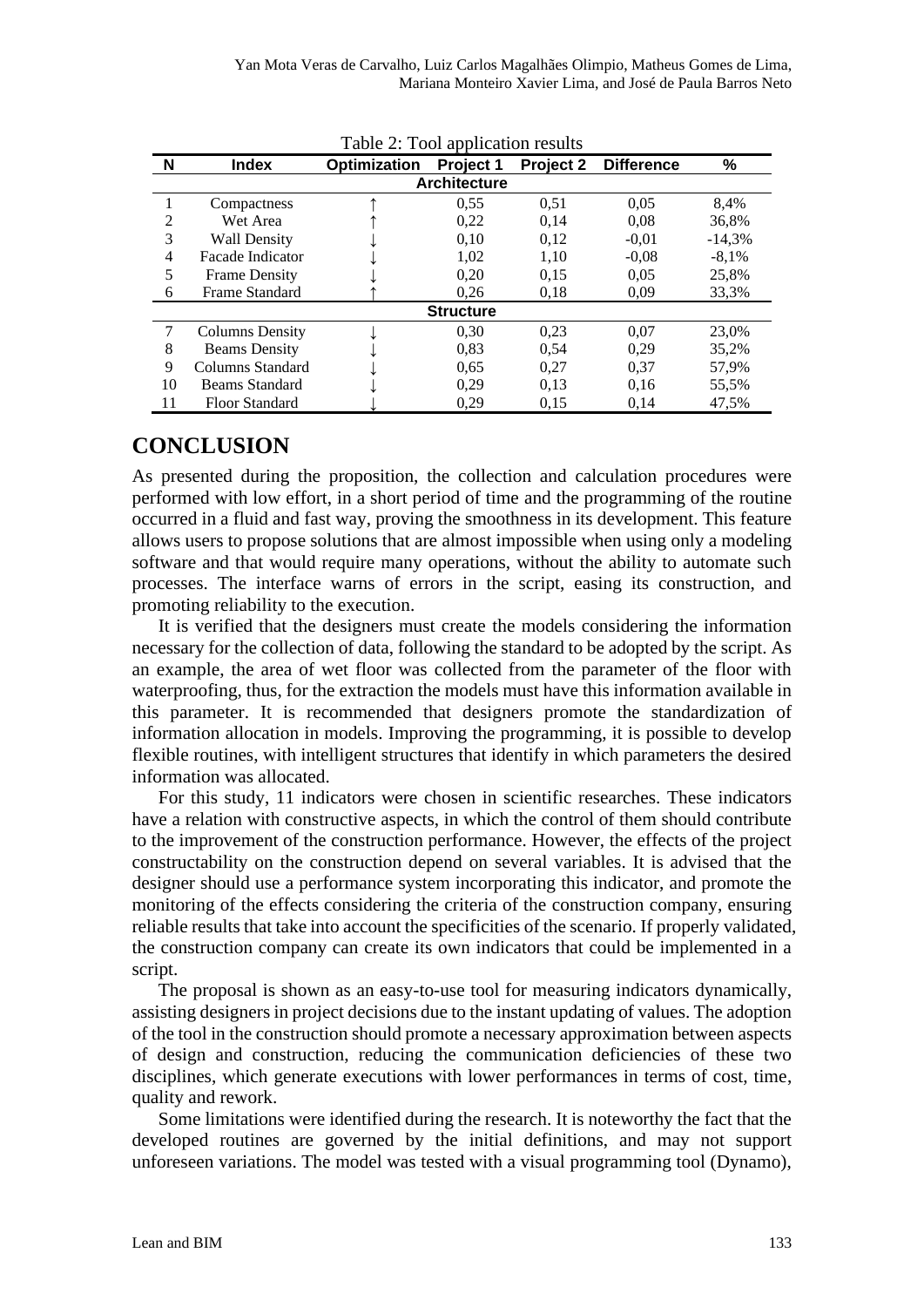and may have to undergo some adaptations for correct efficiency in other tools. Another difficulty is the need to use modeling standards to guarantee conformity in the model data. The possible use of a standardized library, with an object classification system, could be used to overcome this barrier.

Notwithstanding the low control in the literature review, the indicators have practical support and are directly related to the constructability. Additionally, the papers selected from which the indicators were extracted are from researchers with multiple studies applied in the respective area of their indicators. Although, is recognized a possibility of improving and expanding the research to meet other indicators, as well as proposing a general indicator comprising key indicators.

As a future research, it is suggested to measure the effects of the script application during a project, collecting information from the design and construction stages, electrical and plumbing data and understand how its implementation influences the design process.

## **REFERENCES**

- Alarcon, L. F. and Mardones, D. A. (1998). "Improving the design-construction interface." *6th Annual Conference of the International Group for Lean Construction*, Guarujá, Brazil, [http://www.iglc.net/papers/details/34.](http://www.iglc.net/papers/details/34)
- Anquino, J. P. R. and Melhado, S. B. (2002). "The importance of the design for production in the design process management in building construction." *10th Annual Conference of the International Group for Lean Construction*, C. T. Formoso and G. Ballard, eds., Gramado, Brazil, [http://www.iglc.net/papers/details/170.](http://www.iglc.net/papers/details/170)
- Bassioni, H. A., Price, A. D., and Hassan, T. M. (2004). "Performance measurement in construction." *Journal of management in engineering*, 20(2), 42–50.
- Cândido, L. F., Lima, S. H. O., and Barros Neto, J. P. (2016). "Analysis of performance measurement systems in the construction industry" *Ambiente Construído*, 16(2), 189– 208.
- Dantas Filho, J. B. P., Angelim, B. M., Guedes, J. P., Silveira, S. S., and Barros Neto, J. P. (2016). "Constructability analysis of architecture–structure interface based on bim." *24th Annual Conference of the International Group for Lean Construction*, Boston, Massachusetts, USA, [http://www.iglc.net/papers/details/1273.](http://www.iglc.net/papers/details/1273)
- Eastman, C., min Lee, J., suk Jeong, Y., and kook Lee, J. (2009). "Automatic rule-based checking of building designs."*Automation in Construction*, 18(8), 1011–1033.
- Folan, P. and Browne, J. (2005). "A review of performance measurement: Towards performance management." *Computers in industry*, 56(7), 663–680.
- Ghannad, P., Lee, Y.-C., Dimyadi, J., and Solihin, W. (2019). "Automated bim data validation integrating open-standard schema with visual programming language."Advanced Engineering Informatics, 40, 14–28
- Jarkas, A. M. (2010). "Buildability factors affecting formwork labour productivity of building floors." *Canadian Journal of Civil Engineering*, 37(10), 1383–1394.
- Kensek, K. (2015). "Visual programming for building information modeling: energy and shading analysis case studies." *Journal of Green Building*, 10(4), 28–43.
- Khan, N., Ali, A. K., Skibniewski, M. J., Lee, D. Y., and Park, C. (2019). "Excavation safety modeling approach using bim and VPL."*Advances in Civil Engineering*, 2019.
- Khemlani, L. (2004). "The ifc building model: A look under the hood." *AECbytes feature*,  $1-10$ .